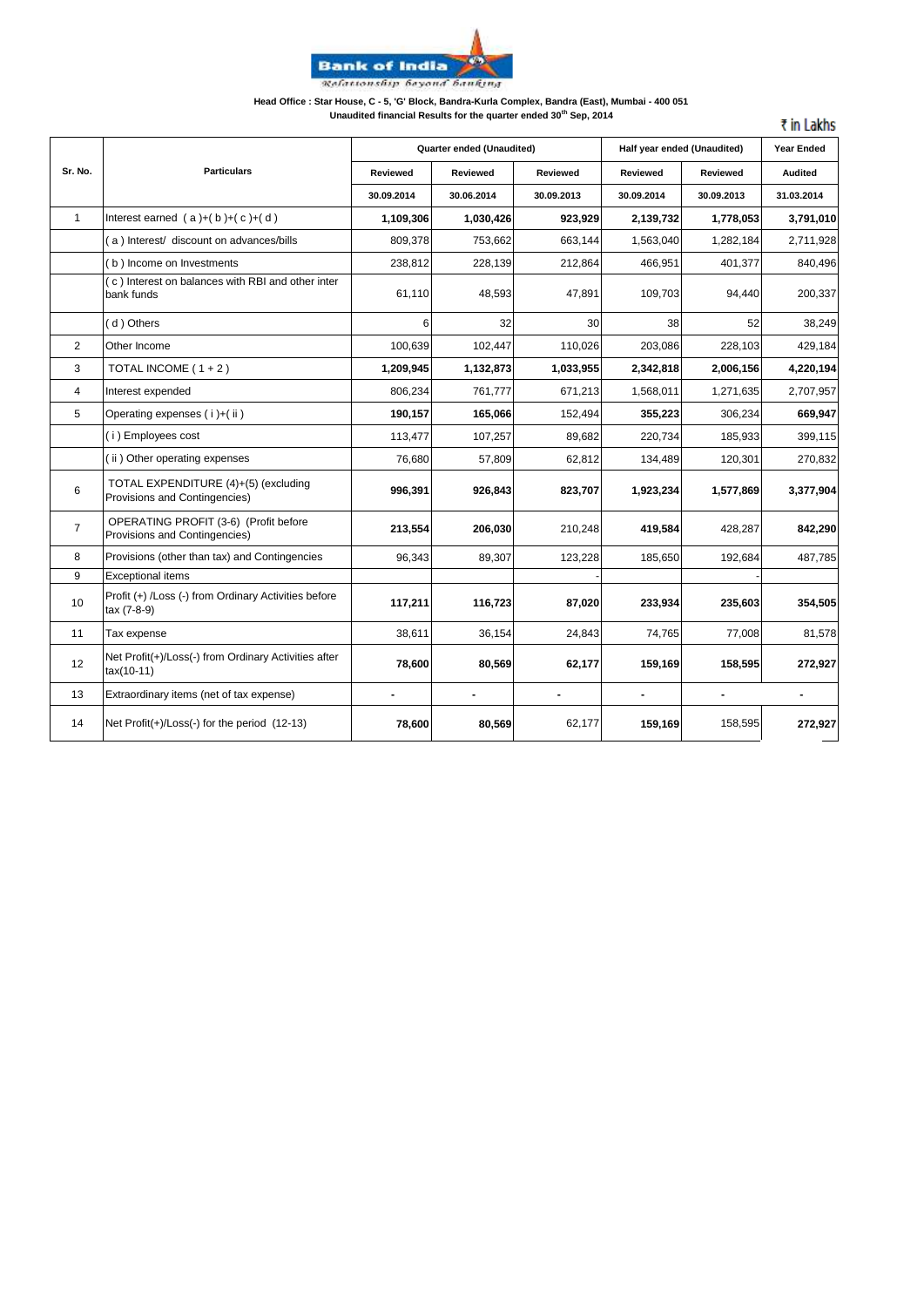|         |                                                                                                                                                                             |             |                           |                 |                 |                             | ₹ in Lakhs     |
|---------|-----------------------------------------------------------------------------------------------------------------------------------------------------------------------------|-------------|---------------------------|-----------------|-----------------|-----------------------------|----------------|
|         |                                                                                                                                                                             |             | Quarter ended (Unaudited) |                 |                 | Half year ended (Unaudited) |                |
| Sr. No. | <b>Particulars</b>                                                                                                                                                          | Reviewed    | Reviewed                  | <b>Reviewed</b> | <b>Reviewed</b> | <b>Reviewed</b>             | <b>Audited</b> |
|         |                                                                                                                                                                             | 30.09.2014  | 30.06.2014                | 30.09.2013      | 30.09.2014      | 30.09.2013                  | 31.03.2014     |
| 15      | Paid-up equity share capital (Face value ₹ 10/-)                                                                                                                            | 64,300      | 64,300                    | 59,664          | 64,300          | 59,664                      | 64,300         |
| 16      | Reserves excluding Revaluation Reserves                                                                                                                                     |             |                           |                 |                 |                             |                |
| 17      | <b>Analytical Ratios</b>                                                                                                                                                    |             |                           |                 |                 |                             |                |
|         | (i) Percentage of shares held by Government of<br>India                                                                                                                     | 66.70%      | 66.70%                    | 64.11%          | 66.70%          | 64.11%                      | 66.70%         |
|         | (ii) Capital Adequacy Ratio<br>(Basel II)                                                                                                                                   | 11.50%      | 10.79%                    | 10.86%          | 11.50%          | 10.86%                      | 10.76%         |
|         | (ii) Capital Adequacy Ratio<br>(Basel III)                                                                                                                                  | 10.97%      | 9.98%                     | 10.77%          | 10.97%          | 10.77%                      | 9.97%          |
|         | (iii) Earnings per Share (EPS)                                                                                                                                              |             |                           |                 |                 |                             |                |
|         | a) Basic and diluted EPS before Extraordinary<br>items (net of tax expense) for the period, for the<br>year to date and for the previous year (Not to be<br>annualised) (₹) | 12.24       | 12.53                     | 10.43           | 24.78           | 26.61                       | 44.74          |
|         | b) Basic and diluted EPS after Extraordinary items<br>for the period, for the year to date and for the<br>previous year (Not to be annualised) (₹)                          | 12.24       | 12.53                     | 10.43           | 24.78           | 26.61                       | 44.74          |
|         | (iv) (a) Amount of gross non-performing assets                                                                                                                              | 1,412,709   | 1,253,249                 | 988,007         | 1,412,709       | 988,007                     | 1,186,860      |
|         | (b) Amount of net non-performing assets                                                                                                                                     | 910,135     | 804,156                   | 615,658         | 910,135         | 615,658                     | 741,723        |
|         | (c) Percentage of gross NPAs                                                                                                                                                | 3.54%       | 3.28%                     | 2.93%           | 3.54%           | 2.93%                       | 3.15%          |
|         | (d) Percentage of net NPAs                                                                                                                                                  | 2.32%       | 2.14%                     | 1.85%           | 2.32%           | 1.85%                       | 2.00%          |
|         | (v) Return on Assets (Annualised)                                                                                                                                           | 0.49%       | 0.53%                     | 0.48%           | 0.51%           | 0.63%                       | 0.51%          |
| 18      | <b>Public Shareholding</b>                                                                                                                                                  |             |                           |                 |                 |                             |                |
|         | Number of Shares                                                                                                                                                            | 213,895,500 | 213,895,500               | 21,38,95,500    | 213,895,500     | 21,38,95,500                | 213,895,500    |
|         | Percentage of shareholding                                                                                                                                                  | 33.30%      | 33.30%                    | 35.89%          | 33.30%          | 35.89%                      | 33.30%         |
| 19      | Promoters and Promoter Group Shareholding                                                                                                                                   |             |                           |                 |                 |                             |                |
|         | Pledged/Encumbered<br>(a)                                                                                                                                                   |             |                           |                 |                 |                             |                |
|         | <b>Number of Shares</b>                                                                                                                                                     | Nil         | Nil                       | Nil             | Nil             | Nil                         | Nil            |
|         | Percentage of shares (as a percentage of the total<br>shareholding of promoter and promoter group)                                                                          | Nil         | Nil                       | Nil             | Nil             | Nil                         | Nil            |
|         | Percentage of shares (as a percentage of the total<br>share capital of the company)                                                                                         | Nil         | Nil                       | Nil             | Nil             | Nil                         | Nil            |
|         | (b)<br>Non-encumbered                                                                                                                                                       |             |                           |                 |                 |                             |                |
|         | Number of Shares                                                                                                                                                            | 428,367,513 | 428,367,513               | 38,20,06,827    | 428,367,513     | 38,20,06,827                | 428,367,513    |
|         | Percentage of shares (as a percentage of the total<br>shareholding of promoter and promoter group)                                                                          | 100%        | 100%                      | 100%            | 100%            | 100%                        | 100%           |
|         | Percentage of shares (as a percentage of the total<br>share-capital of the company)                                                                                         | 66.70%      | 66.70%                    | 64.11%          | 66.70%          | 64.11%                      | 66.70%         |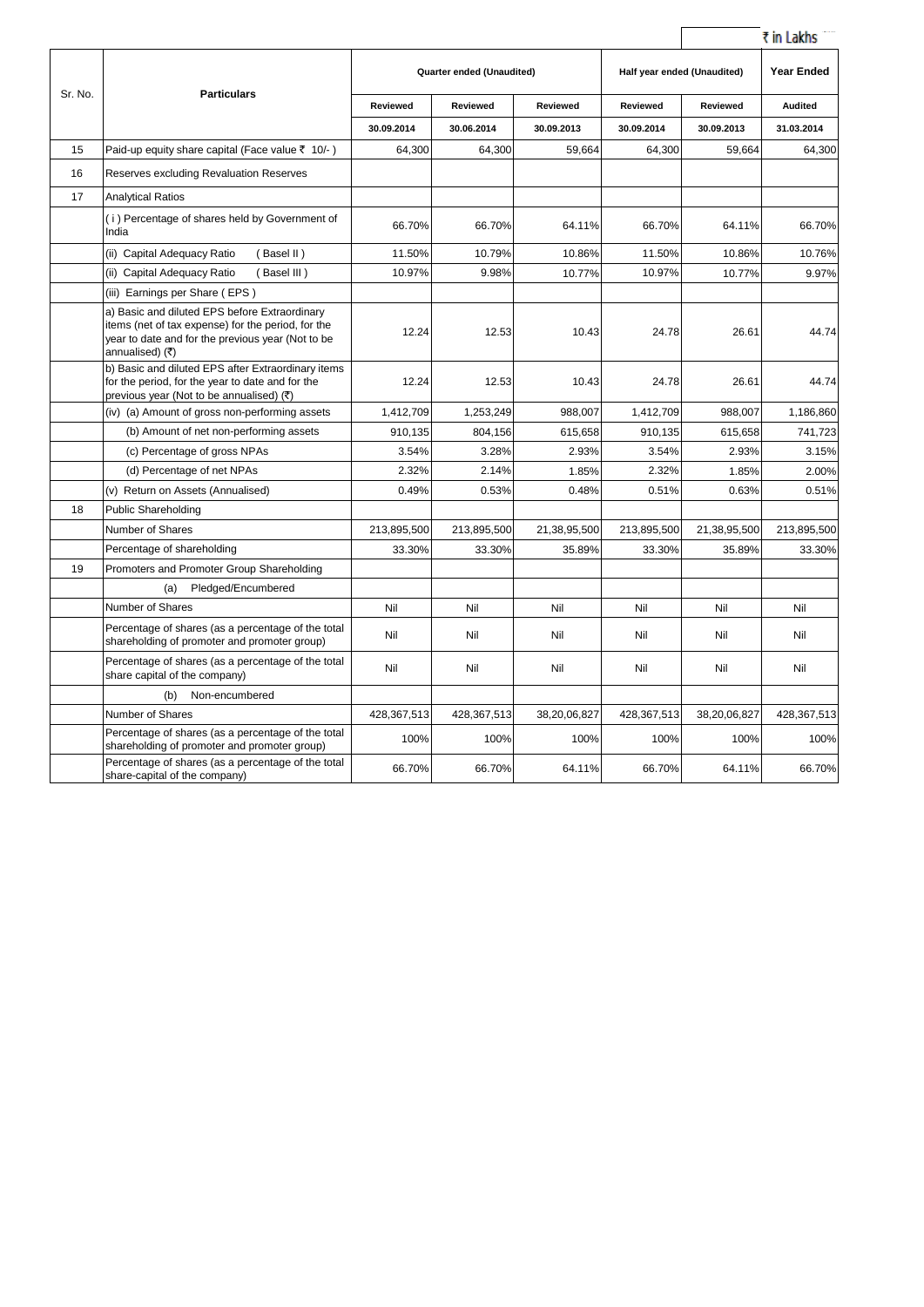## **Segment Information Part A: Business Segments**

|                                          |            | Quarter ended (Unaudited) |            | Half year ended (Unaudited) |            | <b>Year Ended</b> |  |
|------------------------------------------|------------|---------------------------|------------|-----------------------------|------------|-------------------|--|
| <b>Particulars</b>                       | Reviewed   | Reviewed                  | Reviewed   | Reviewed                    | Reviewed   | <b>Audited</b>    |  |
|                                          | 30.09.2014 | 30.06.2014                | 30.09.2013 | 30.09.2014                  | 30.09.2013 | 31.03.2014        |  |
|                                          |            |                           |            |                             |            |                   |  |
| <b>Segment Revenue</b>                   |            |                           |            |                             |            |                   |  |
| a) Treasury Operations                   | 328,685    | 309,714                   | 283,842    | 638,399                     | 588,774    | 1,172,647         |  |
| b) Wholesale Banking Operations          | 540,091    | 572,902                   | 496,683    | 1,112,993                   | 916,255    | 2,001,528         |  |
| c) Retail Banking Operations             | 343,207    | 250,385                   | 254,674    | 593,592                     | 503,715    | 1,011,811         |  |
| d) Unallocated                           | 566        | 1,310                     | 21         | 1,876                       | 134        | 41,024            |  |
| Total                                    | 1,212,549  | 1,134,311                 | 1,035,220  | 2,346,860                   | 2,008,878  | 4,227,010         |  |
| Less : Inter Segment Revenue             | 2,604      | 1,438                     | 1,265      | 4,042                       | 2,722      | 6,816             |  |
| <b>Income from Operations</b>            | 1,209,945  | 1,132,873                 | 1,033,955  | 2,342,818                   | 2,006,156  | 4,220,194         |  |
| <b>Segment Results</b>                   |            |                           |            |                             |            |                   |  |
| a) Treasury Operations                   | 47,031     | 48,736                    | 31,643     | 95,767                      | 143,946    | 162,842           |  |
| b) Wholesale Banking Operations          | 52,101     | 76,075                    | 54,200     | 128,176                     | 80,304     | 127,032           |  |
| c) Retail Banking Operations             | 15,028     | 9,601                     | 15,968     | 24,629                      | 39,621     | 93,201            |  |
| d) Unallocated                           | 3,051      | (17, 689)                 | (14,791)   | (14, 638)                   | (28, 268)  | (28, 570)         |  |
| Total                                    | 117,211    | 116,723                   | 87,020     | 233,934                     | 235,603    | 354,505           |  |
| Less : i) Other Un-allocable expenditure |            |                           |            |                             |            |                   |  |
| ii) Un-allocable income                  |            |                           |            |                             |            |                   |  |
| <b>Total Profit Before Tax</b>           | 117,211    | 116,723                   | 87,020     | 233,934                     | 235,603    | 354,505           |  |
| <b>Provision for Tax</b>                 | 38,611     | 36,154                    | 24,843     | 74,765                      | 77,008     | 81,578            |  |
| Net Profit                               | 78,600     | 80,569                    | 62,177     | 159,169                     | 158,595    | 272,927           |  |
| Segment Assets                           |            |                           |            |                             |            |                   |  |
| a) Treasury Operations                   | 18,236,575 | 18,148,432                | 15,516,705 | 18,236,575                  | 15,516,705 | 17,067,291        |  |
| b) Wholesale Banking Operations          | 31,727,023 | 31,070,315                | 26,695,761 | 31,727,023                  | 26,695,761 | 29,263,952        |  |
| c) Retail Banking Operations             | 9,517,849  | 9,370,965                 | 8,312,561  | 9,517,849                   | 8,312,561  | 9,541,611         |  |
| c) Unallocated                           | 1,139,544  | 1,160,698                 | 779,213    | 1,139,544                   | 779,213    | 1,446,166         |  |
| Total                                    | 60,620,991 | 59,750,410                | 51,304,240 | 60,620,991                  | 51,304,240 | 57,319,020        |  |
| <b>Segment Liabilities</b>               |            |                           |            |                             |            |                   |  |
| a) Treasury Operations                   | 17,366,861 | 17,305,318                | 14,758,791 | 17,366,861                  | 14,758,791 | 16,389,174        |  |
| b) Wholesale Banking Operations          | 30,281,354 | 29,676,998                | 25,421,104 | 30,281,354                  | 25,421,104 | 28,085,889        |  |
| c) Retail Banking Operations             | 9,054,796  | 8,953,422                 | 7,905,585  | 9,054,796                   | 7,905,585  | 9,173,299         |  |
| c) Unallocated                           | 772,328    | 739,519                   | 590,466    | 772,328                     | 590,466    | 678,349           |  |
| Total                                    | 57,475,339 | 56,675,257                | 48,675,946 | 57,475,339                  | 48,675,946 | 54,326,711        |  |
| <b>Capital Employed</b>                  |            |                           |            |                             |            |                   |  |
| (Segment Assets - Segment Liabilities)   |            |                           |            |                             |            |                   |  |
| a) Treasury Operations                   | 869,715    | 843,114                   | 757,914    | 869,715                     | 757,914    | 678,117           |  |
| b) Wholesale Banking Operations          | 1,445,669  | 1,393,317                 | 1,274,657  | 1,445,669                   | 1,274,657  | 1,178,062         |  |
| c) Retail Banking Operations             | 463,052    | 417,544                   | 406,976    | 463,052                     | 406,976    | 368,312           |  |
| c) Unallocated                           | 367,216    | 421,178                   | 188,747    | 367,216                     | 188,747    | 767,817           |  |
| Total                                    | 3,145,652  | 3,075,153                 | 2,628,294  | 3,145,652                   | 2,628,294  | 2,992,309         |  |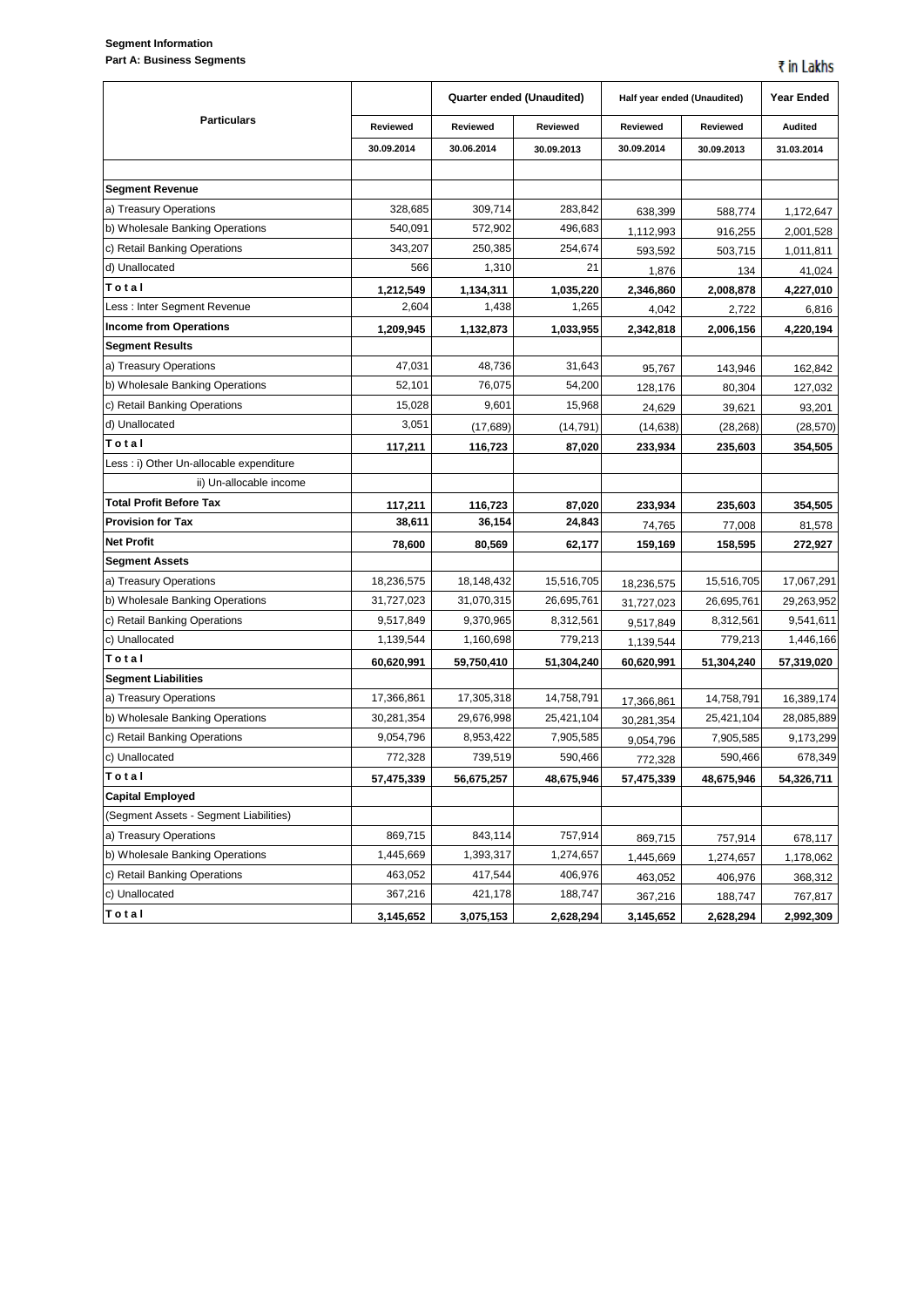| <b>Particulars</b> |                 | Quarter ended (Unaudited) |            | Half year ended (Unaudited) |            | <b>Year Ended</b> |
|--------------------|-----------------|---------------------------|------------|-----------------------------|------------|-------------------|
|                    | <b>Reviewed</b> | Reviewed                  | Reviewed   | Reviewed                    | Reviewed   | <b>Audited</b>    |
|                    | 30.09.2014      | 30.06.2014                | 30.09.2013 | 30.09.2014                  | 30.09.2013 | 31.03.2014        |
|                    |                 |                           |            |                             |            |                   |
| Revenue            |                 |                           |            |                             |            |                   |
| Domestic           | 1,083,015       | 1,007,949                 | 928,922    | 2,090,964                   | 1,806,530  | 3,784,629         |
| International      | 126,930         | 124,924                   | 105,033    | 251,854                     | 199,626    | 435,565           |
| <b>Total</b>       | 1,209,945       | 1,132,873                 | 1,033,955  | 2,342,818                   | 2,006,156  | 4,220,194         |
| <b>Assets</b>      |                 |                           |            |                             |            |                   |
| Domestic           | 42,929,046      | 44,110,099                | 37,306,696 | 42,929,046                  | 37,306,696 | 42,499,329        |
| International      | 17,691,945      | 15,640,311                | 13,997,544 | 17,691,945                  | 13,997,544 | 14,819,691        |
| <b>Total</b>       | 60,620,991      | 59,750,410                | 51,304,240 | 60,620,991                  | 51,304,240 | 57,319,020        |

Note: There are no significant Other Banking Operations carried on by the Bank.

#### **Allocations of costs :**

a) Expenses directly attributable to particular segment are allocated to the relative segment.

b) Expenses not directly attributable to specific segment are allocated in proportion to number of employees/business managed.

#### **Summarised Balance Sheet**

|                                                          | As at      |            |  |  |
|----------------------------------------------------------|------------|------------|--|--|
| <b>Particulars</b>                                       | Reviewed   | Reviewed   |  |  |
|                                                          | 30.09.2014 | 30.09.2013 |  |  |
| <b>CAPITAL AND LIABILITIES</b>                           |            |            |  |  |
| Capital                                                  | 64,300     | 59,664     |  |  |
| Reserves and Surplus                                     | 3,081,352  | 2,568,630  |  |  |
| Minority Interest                                        |            |            |  |  |
| <b>Deposits</b>                                          | 51,843,241 | 43,228,184 |  |  |
| <b>Borrowings</b>                                        | 3,957,492  | 4,175,063  |  |  |
| Other Liabilities and provisions                         | 1,674,606  | 1,272,699  |  |  |
| <b>TOTAL</b>                                             | 60,620,991 | 51,304,240 |  |  |
|                                                          |            |            |  |  |
| <b>ASSETS</b>                                            |            |            |  |  |
| Cash and balances with Reserve Bank of India             | 2,689,406  | 2,462,103  |  |  |
| Balances with bank and money at call and short<br>notice | 4,858,464  | 3,465,814  |  |  |
| Investments                                              | 12,019,719 | 10,741,273 |  |  |
| Advances                                                 | 39,314,220 | 33,219,019 |  |  |
| <b>Fixed Assets</b>                                      | 582,774    | 295,720    |  |  |
| <b>Other Assets</b>                                      | 1,156,408  | 1,120,311  |  |  |
| <b>TOTAL</b>                                             | 60,620,991 | 51,304,240 |  |  |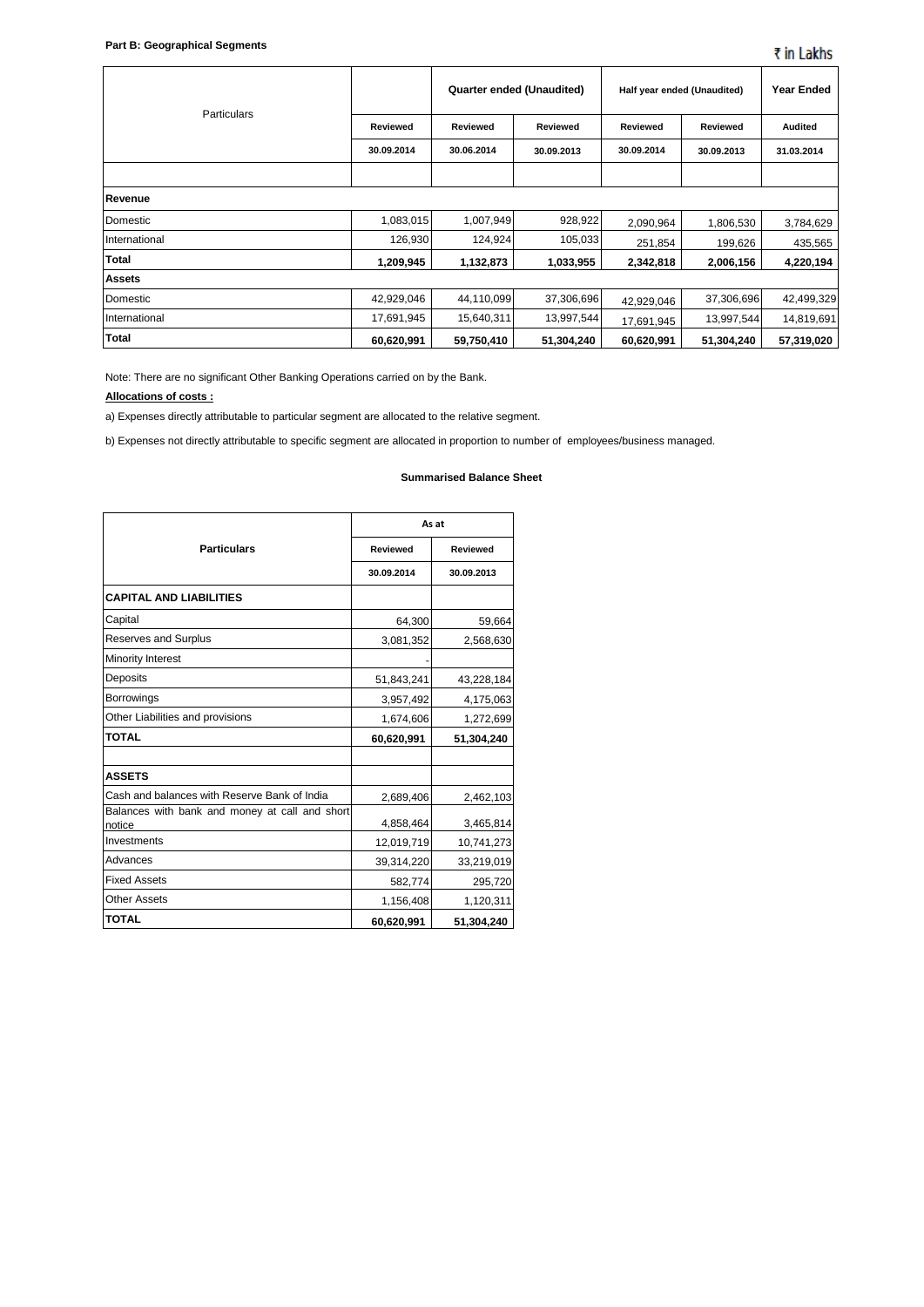# **NOTES:**

- 1. The financial results for the quarter ended 30th September, 2014 (quarter)/half year ended 30th September, 2014 (period) have been arrived at on the basis of the same accounting policies as those followed in the preceding financial year ended 31st March, 2014.
- 2. The above financial results have been reviewed by the Audit Committee of Board and approved by the Board of Directors at their meeting held on 3rd November, 2014. The same has been subjected to Limited Review by the Statutory Central Auditors of the Bank, in line with the guidelines issued by Reserve Bank of India and as per the requirement of listing agreement with stock exchanges.
- 3. The financial results for the quarter/period have been arrived at after considering extant guidelines of Reserve Bank of India (RBI) on prudential norms for Income Recognition and Asset Classification and Provisioning. All other usual and necessary provisions including wage revision and income tax have been made on estimated basis.
- 4. The Provisions for employee benefits pertaining to pension, gratuity, leave encashment and other employee benefits have been made on the basis of actuarial valuation carried out as at 30th September 2014, was hitherto being estimated on the basis of annual Actuarial Valuations. Further, the Bank has been advised by the Actuary that the present mortality table (LIC 1994-96) being used by the Actuary to determine retirement benefits of Bank's employees' is appropriate considering the profile of employees' of the Public Sectors Banks.
- 5. In accordance with the RBI circular no.DBOD.BP.BC.80/21.04.018/2010-11 dated 9th February 2011:
	- $\bar{\tau}$  221.22 Crores for the period (Previous Period  $\bar{\tau}$  221.22 Crores) including  $\bar{\tau}$  110.61 Crores for the quarter (Previous quarter  $\bar{\tau}$  110.61 Crores) has been charged to the Profit & Loss Account on proportionate basis towards additional liability of  $\bar{\tau}$  2212.15 Crores (being amortised over 5 years beginning from 31st March 2011) on account of reopening of pension option for existing employees who had not opted for pension earlier calculated on actuarial basis. The balance amount of  $\bar{\tau}$  221.21 Crores is being carried forward to be charged to Profit & Loss Account for future periods.
	- $\bar{\tau}$  42.89 Crores for the period (Previous Period  $\bar{\tau}$  42.89 Crores) including  $\bar{\tau}$  21.45 Crores for the quarter (Previous quarter  $\bar{\tau}$  21.45 Crores) has been charged to the Profit & Loss Account on proportionate basis towards additional liability of  $\bar{\tau}$  428.96 Crores (being amortised over 5 years beginning from 31st March 2011) on account of the enhancement of gratuity limits in Payment of Gratuity Act, 1972. The balance amount of  $\bar{\tau}$  42.89 Crores is being carried forward to be charged to Profit & Loss Account for future periods.
- 6. Pending settlement of the proposed wage revision effective from November 2012, an adhoc provision of  $\bar{\tau}$  161.00 Crores for the period (Previous Period  $\bar{\tau}$  130.00 Crores) including  $\bar{\xi}$  81.00 Crores for the quarter (Previous quarter  $\bar{\xi}$  50.00 Crores) has been made by the bank. The aggregate provision held as on 30<sup>th</sup> September, 2014 is  $\bar{\tau}$  500.51 Crores.
- 7. The Bank has created floating provision for advances of  $\bar{\tau}$  100 Crores for the period (Previous Period  $\bar{\tau}$  Nil) including  $\bar{\tau}$  Nil for the quarter (Previous quarter  $\bar{\tau}$  Nil). This provision has been made without reference to any specific NPA and is in excess of the provision prescribed in Bank's accounting policy. The floating provision has been deducted from Gross NPAs to arrive at net NPAs.